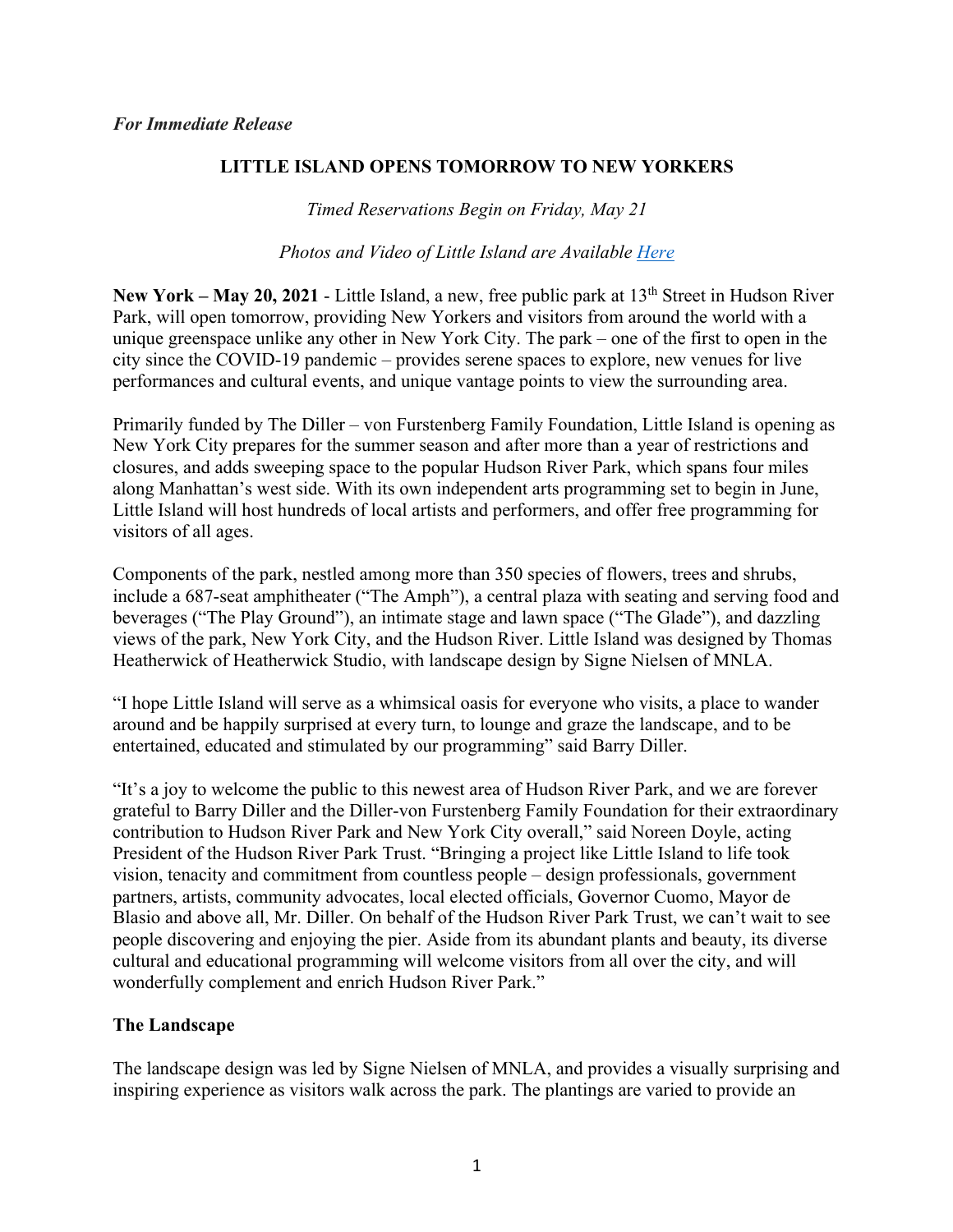environment that changes with the seasons, with flowing trees and shrubs, fall foliage and evergreens. More than 66,000 bulbs and 114 trees have been planted, some of which will grow to 60 feet tall.

"Every time I come to Little Island, I'm struck by the same sense of wonder. This is an environment made to surprise. I wanted New Yorkers to feel delight and excitement around every turn from the moment they set foot here. When you enter from the concrete of the city, you're immersed in this living, breathing ecosystem full of unexpected corners, hills and overlooks. I can't wait to see New Yorkers experience this special place for the very first time," said Signe Nielsen, Principal at MNLA.

# **The Architecture**

Designed by Heatherwick Studio, Little Island's distinct exterior is supported by a structure that is made up of 280 concrete piles, which emerge from in between the leftover wood piles of Pier 54 that were largely preserved to maintain habitats for aquatic life.

On top of the piles, 132 concrete "Tulips" make up the structure of the park. Each tulip's shape is unique and has a different weight load capacity to hold the soil, lawns, overlooks, and trees.

Arup's New York City team served as the engineering firm, leading the structural development of the park's unique pot structures, along with the design of the park's subsurface and theatrical infrastructure.

# **The Arts**

Beginning in June, Little Island will host a season of programming to foster and support New York City-based artists, including four Artists-in-Residence:

- Tap dancer and choreographer Ayodele Casel
- Playwright and award-winning director Tina Landau
- Actor, singer, and music director Michael McElroy
- Acting, musical, and storytelling group, PigPen Theatre Co.

They will perform, curate, and direct a range of work over their three-year residency in collaboration with a team of producers, led by Producer Julia Kraus.

The majority of events will be free, and ticketed events will be primarily free or low-cost. There will be performances and educational programming six days a week, with offerings from music, dance, circus, spoken word, and more. Programming ranges from surprise performances with local performers to special events with renowned New York City arts organizations.

Some of this season's signature events will include:

- A concert with the award-winning Broadway Inspirational Voices
- A Pride weekend celebration with Tina Landau and her many Broadway Friends
- The New York City live-performance return of American Ballet Theatre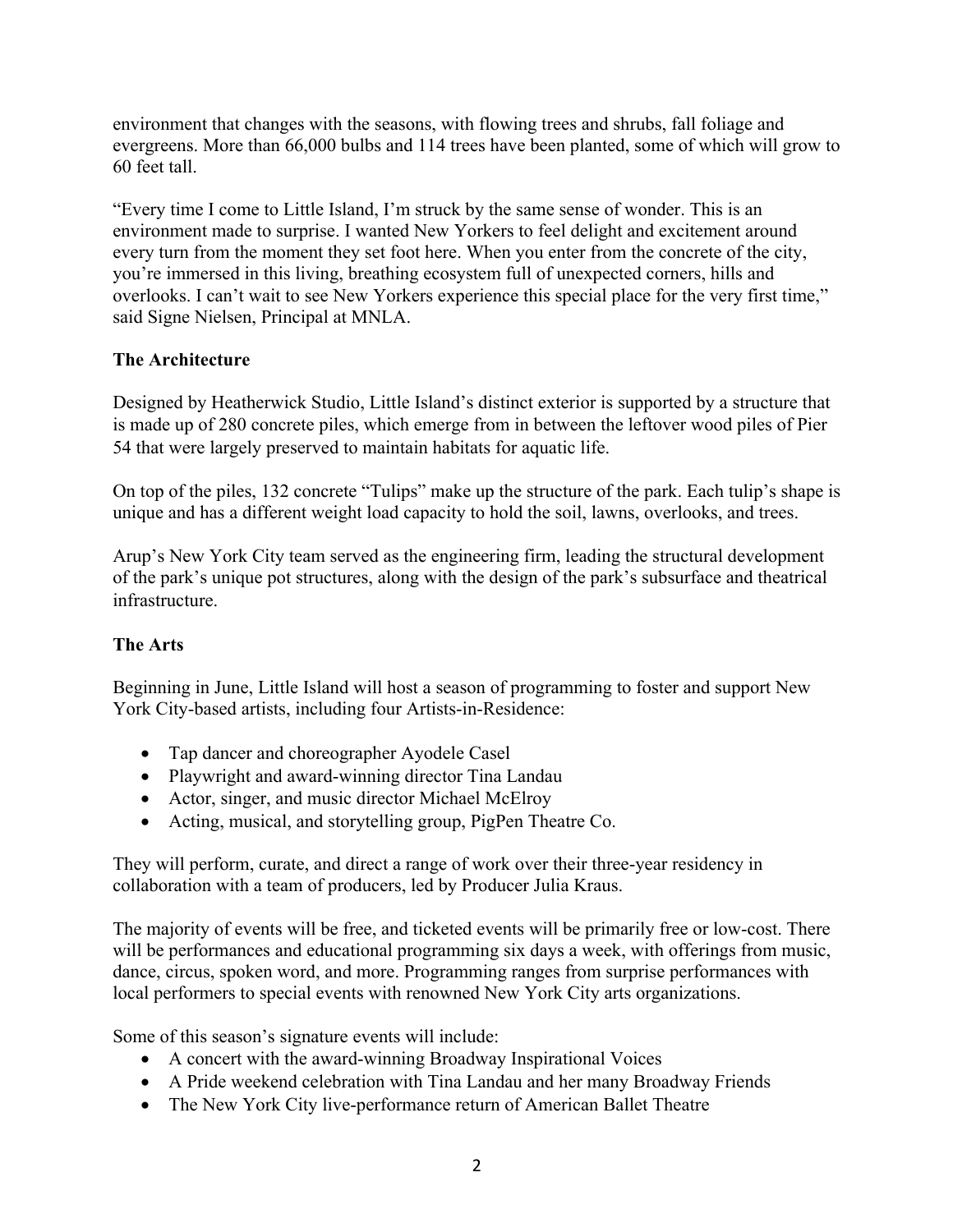- A revival of a Little Orchestra Society's fan favorite program *Things That Go Bang!*
- A weekend of music from the islands curated by the World Music Institute

The full slate of summer programming can be viewed at www.LittleIsland.org. Full details will be announced at a later date.

#### **The Community**

Little Island will offer free educational programming six days a week, including creative workshops for all ages led by Little Island teaching artists, weekly programs from the Children's Museum of Arts and New Victory Education, a Teen Night with The Door, and a Little Library that visits the park on Fridays in partnership with the Free Black Women's Library, Women in Comics and Teatro SEA.

Little Island has ongoing partnerships with local organizations Greenwich House, Hudson Guild, PS 33, The Door, and Westbeth, which include offering free tickets to programming, workshops with teaching artists, and opportunities to collaborate with Artists-in-Residence.

#### **The Food and Beverage**

For its food and beverage offerings, Little Island is partnering with Savory Hospitality, which will operate three stalls in The Play Ground, with ample seating and shade. The menu, with items curated for all ages, is responsibly sourced and supports small local businesses representative of all five New York City boroughs.

Food and beverages will be sold from 7:00 pm to 11:00 pm daily, including wine, beer, and wine- or beer-based cocktails created exclusively for Little Island visitors.

#### **Visiting Little Island**

The park will be open daily from 6:00 am to 1:00 am, with timed reservations required from 12:00 pm to 8:00 pm. All admission is free.

Located within Hudson River Park, Little Island's main entrance is located at West 13<sup>th</sup> Street and the Hudson River, at Pier 55.

Visitors can arrange a time to visit online at www.LittleIsland.org or in person at the park entrance.

Learn more at www.LittleIsland.org.

CONNECT WITH US Facebook.com/LittleIslandNYC Twitter & Instagram @LittleIslandNYC

# # #